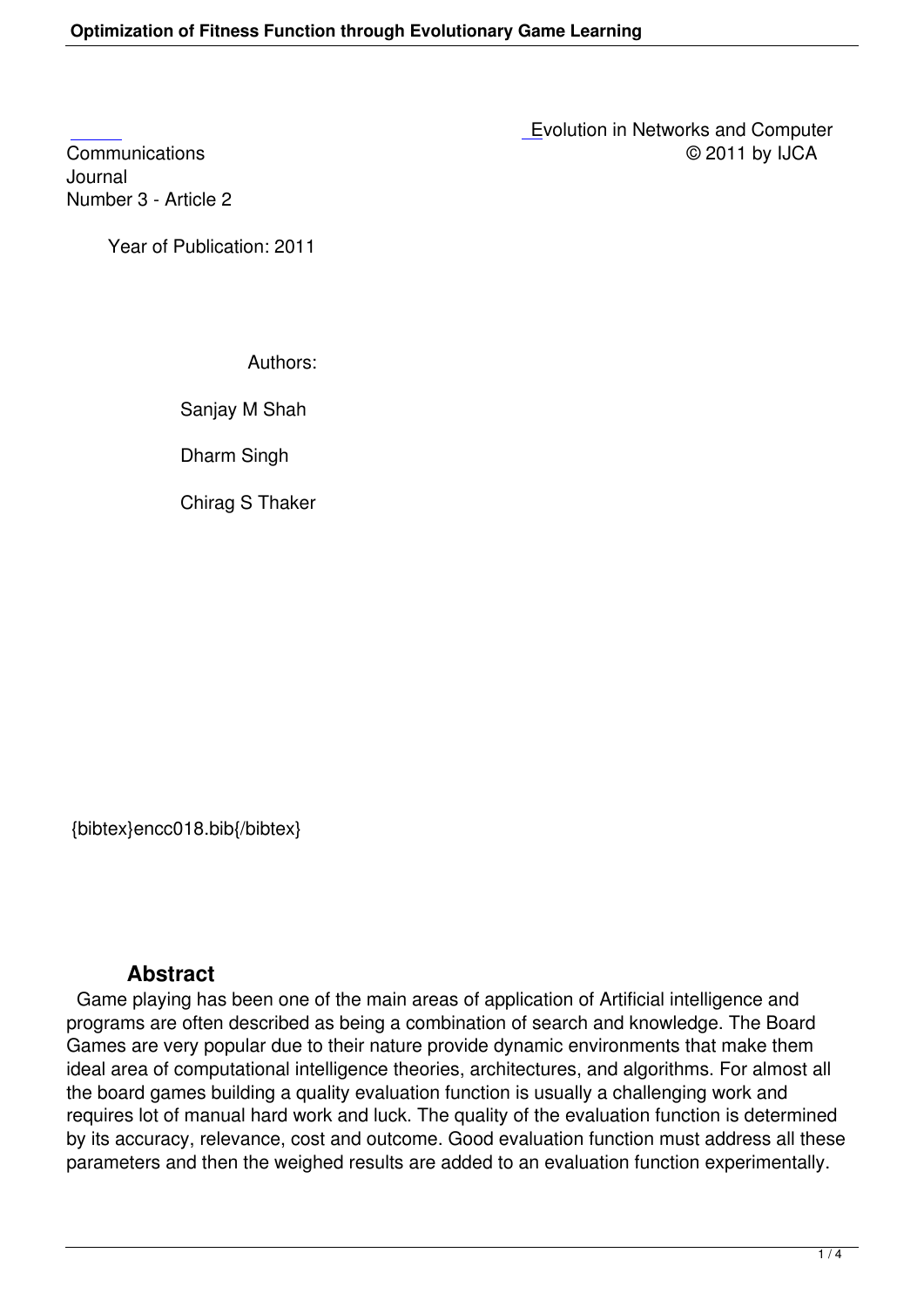Almost all board games have very large state space. Due to this nature of board games, evolutionary algorithms such as Genetic algorithm are applied to the game playing. In natural evolution, the fitness of an individual is defined with respect to its competitors and collaborators, as well as to the environment. Evolutionary algorithms follow the same path to evolve game playing programs. Go-moku (Five-in-Line), the board game, is a variant of a Game of GO. This paper mainly highlights application of genetic algorithm to Go-moku and using genetic operators tries to find out fitness values through linear evaluation function applying genetic operators through linear evaluation function.

## **Reference**

 1. Hong, J.-H. and Cho, S.-B. (2004). Evolution of emergent behaviors for shooting game characters in robocode. In Evolutionary Computation, 2004. CEC2004. Congress on Evolutionary Computation, volume 1, pages 634–638, Piscataway, NJ. IEEE.

 2. J. Clune. Heuristic evaluation functions for general game playing. In Proc. of AAAI, 1134–1139, 2007.

 3. Shah Sanjay M , Singh Dharm, Thaker Chirag S. Multimedia Based Fitness Function Optimization Through Evolutionary Game Learning

 4. J¨org Denzinger, Kevin Loose, Darryl Gates, and John Buchanan. Dealing with parameterized actions in behavior testing of commercial computer games. In Proceedings of the IEEE 2005 Symposium on Computational Intelligence and Games (CIG), pages 37–43, 2005.

 5. Matt Gilgenbach. Fun game AI design for beginners. In Steve Rabin, editor, AI Game Programming Wisdom 3, 2006.

 6. S. Schiffel and M. Thielscher. A multiagent semantics for the game description language. In Proc. of the Int.'I Conf. on Agents and Artificial Intelligence, Porto 2009. Springer LNCS.

 7. T. Srinivasan, P.J.S. Srikanth, K. Praveen and L. Harish Subramaniam, "AI Game Playing Approach for Fast Processor Allocation in Hypercube Systems using Veitch diagram (AIPA)", IADIS International Conference on Applied Computing 2005, vol. 1, Feb. 2005, pp. 65-72.

 8. Thomas P. Runarsson and Simon M. Lucas. Co-evolution versus self-play temporal difference learning for acquiring position evaluation in small-board go. IEEE Transactions on Evolutionary Computation, 9:628 – 640, 2005.

 9. Yannakakis, G., Levine, J., and Hallam, J. (2004). An evolutionary approach for interactive computer games. In Evolutionary Computation, 2004. CEC2004. Congress on Evolutionary Computation, volume 1, pages 986–993, Piscataway, NJ. IEEE.

 10. A. Hauptman and M. Sipper. Evolution of an efficient search algorithm for the Mate-in-N problem in chess. In Proceedings of the 2007 European Conference on Genetic Programming, pages 78–89. Springer, Valencia, Spain, 2007.

 11. P. Aksenov. Genetic algorithms for optimising chess position scoring. Master's Thesis, University of Joensuu, Finland, 2004. Y. Bjornsson and T.A. Marsland. Multi-cut alpha-beta-pruning in game-tree search. Theoretical Computer Science, 252(1-2):177–196, 2001.

 12. O. David-Tabibi, A. Felner, and N.S. Netanyahu. Blockage detection in pawn endings. Computers and Games CG 2004, eds. H.J. van den Herik, Y. Bjornsson, and N.S. Netanyahu,